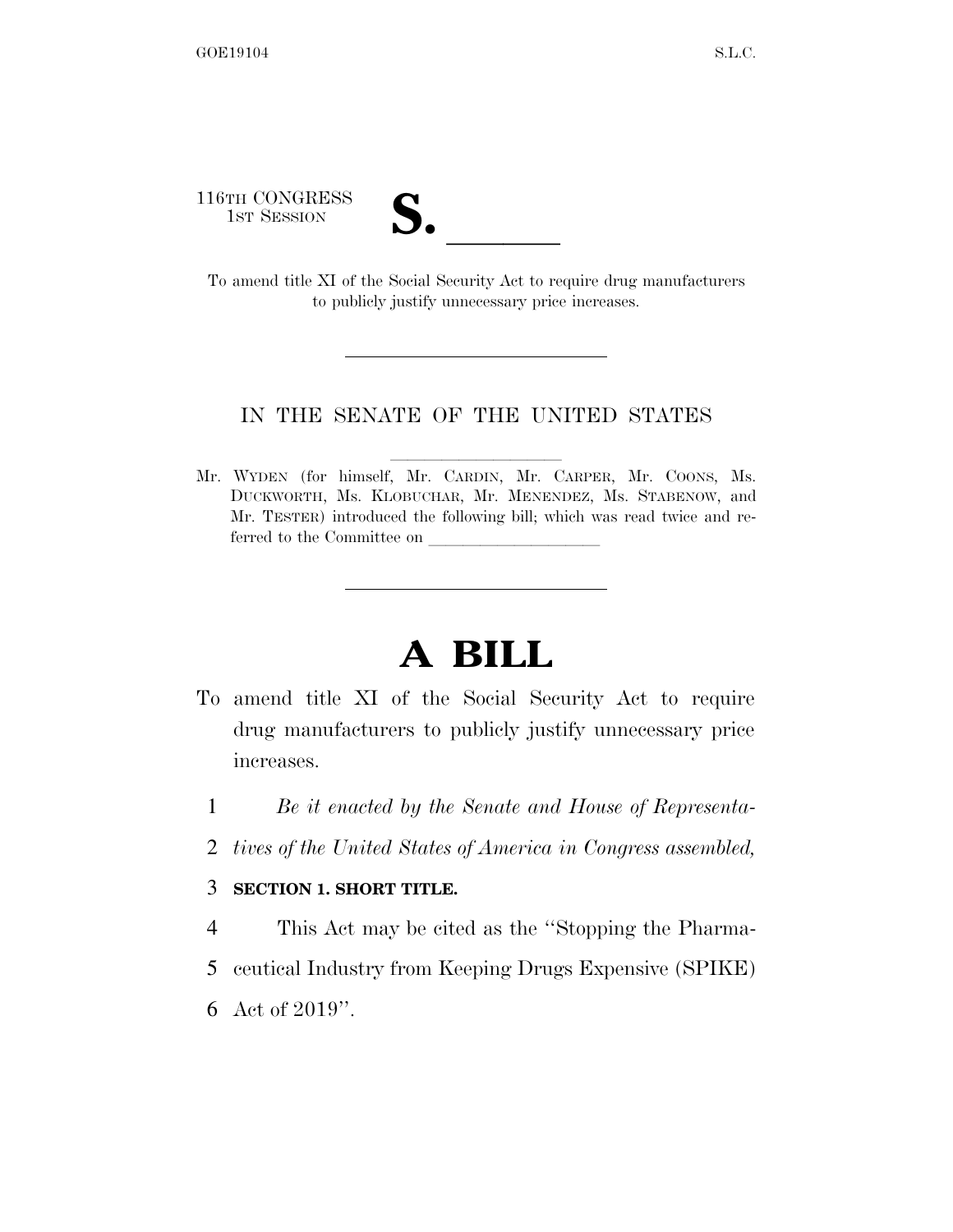## **SEC. 2. DRUG MANUFACTURER PRICE TRANSPARENCY.**

 Title XI of the Social Security Act (42 U.S.C. 1301 et seq.) is amended by inserting after section 1128I the following new section:

## **''SEC. 1128l. DRUG MANUFACTURER PRICE TRANSPARENCY.**

 ''(a) IN GENERAL.—Effective beginning on July 1, 2019, subject to subsection (e), the Secretary shall require a manufacturer of an applicable drug to submit to the Sec- retary the justification described in subsection (c) in ac-cordance with the timing described in subsection (d).

11 "(b) DEFINITIONS.—In this section:

12 "(1) APPLICABLE DRUG.—Subject to paragraph (2), the term 'applicable drug' means a drug, as de-14 fined in section  $201(g)$  of the Federal Food, Drug, 15 and Cosmetic Act  $(21 \text{ U.S.C. } 321(g))$ , that is sub-16 ject to section  $503(b)(1)$  of such Act  $(21 \text{ U.S.C.})$  $17 \qquad \qquad 353(b)(1)$ , and that the Secretary determines is de-scribed in either of the following subparagraphs:

- 19  $((A)$  The drug (per dose)—
- 20  $\frac{1}{1}$  has a wholesale acquisition cost of at least \$10 dollars; and

22 ''(ii) had an increase in the wholesale acquisition cost of the drug, with respect to determinations made—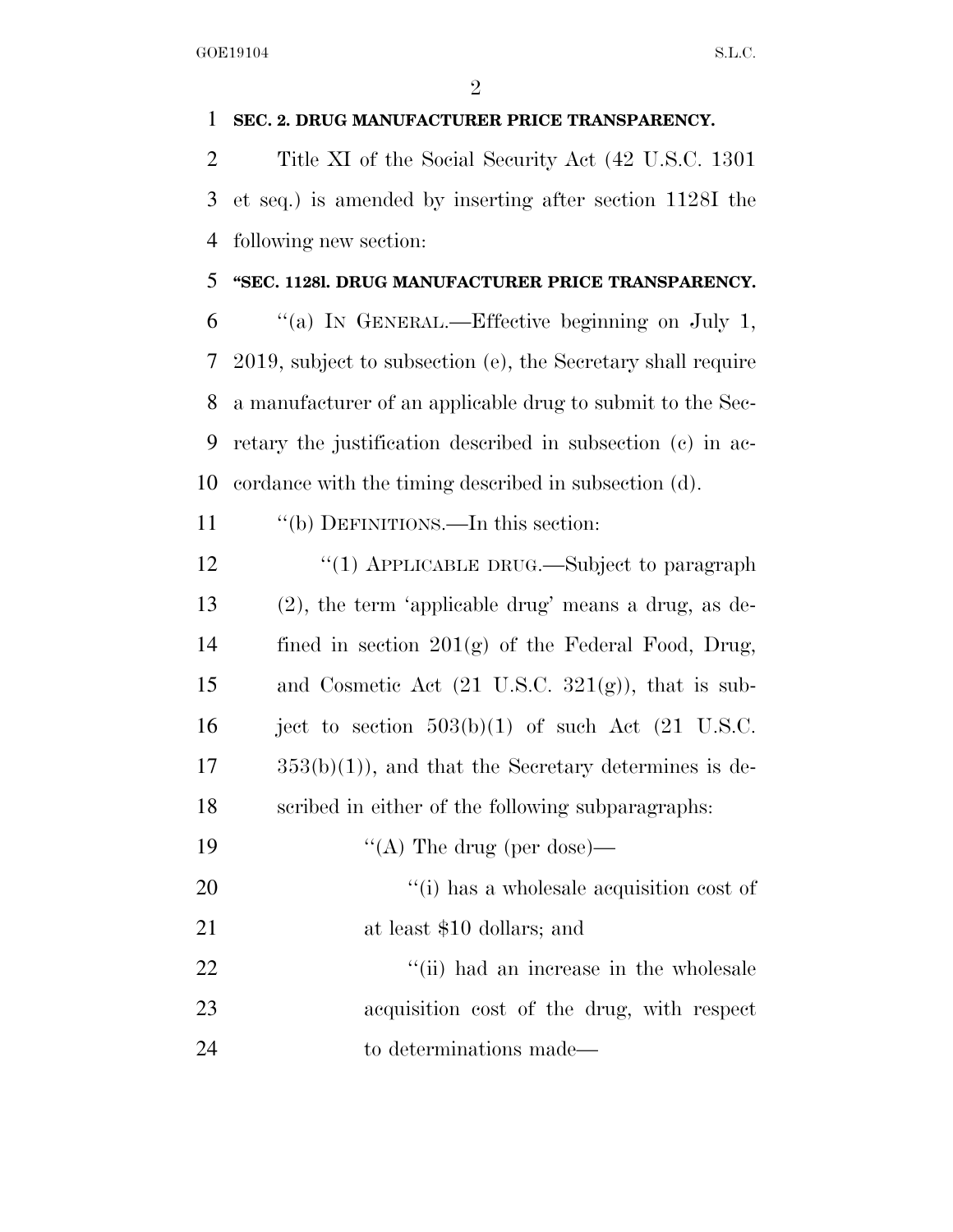| $\mathbf{1}$   | "(I) during 2020, of at least $100$        |
|----------------|--------------------------------------------|
| $\overline{2}$ | percent since the date of the enact-       |
| 3              | ment of this section;                      |
| $\overline{4}$ | "(II) during $2021$ , of at least          |
| 5              | $100$ percent in the preceding $12$        |
| 6              | months or of at least 150 percent in       |
| $\overline{7}$ | the preceding 2 years;                     |
| 8              | "(III) during $2022$ , of at least         |
| 9              | 100 percent in the preceding 12            |
| 10             | months or of at least 200 percent in       |
| 11             | the preceding 3 years;                     |
| 12             | "(IV) during 2023, of at least             |
| 13             | 100 percent in the preceding 12            |
| 14             | months or of at least 250 percent in       |
| 15             | the preceding 4 years; or                  |
| 16             | "(V) on or after January 1,                |
| 17             | $2024$ , of at least 100 percent in the    |
| 18             | preceding 12 months or of at least         |
| 19             | 300 percent in the preceding 5 years.      |
| 20             | "(B) The drug (per dose)—                  |
| 21             | $f'(i)$ is in the top 50th percentile of   |
| 22             | net spending under title XVIII or XIX in   |
| 23             | at least one of the preceding 5 years; and |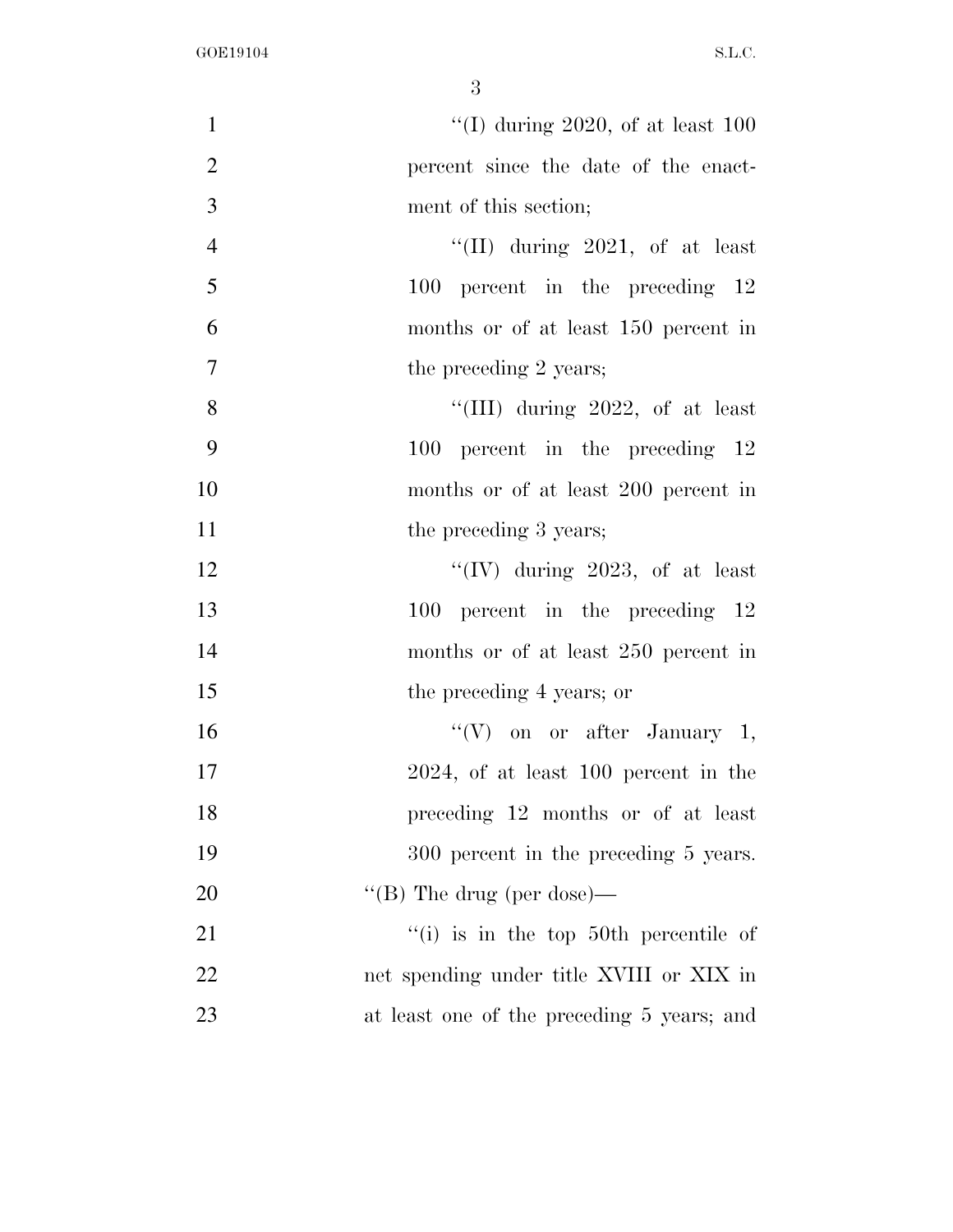| $\mathbf{1}$   | "(ii) had an increase in the wholesale                 |
|----------------|--------------------------------------------------------|
| $\overline{2}$ | acquisition cost of the drug, with respect             |
| 3              | to determinations made—                                |
| $\overline{4}$ | "(I) during 2020, of at least $15$                     |
| 5              | percent since the date of the enact-                   |
| 6              | ment of this section;                                  |
| 7              | "(II) during 2021, of at least $15$                    |
| 8              | percent in the preceding 12 months or                  |
| 9              | of at least 20 percent in the preceding                |
| 10             | 2 years;                                               |
| 11             | "(III) during 2022, of at least $15$                   |
| 12             | percent in the preceding 12 months or                  |
| 13             | of at least 30 percent in the preceding                |
| 14             | 3 years;                                               |
| 15             | "(IV) during 2023, of at least $15$                    |
| 16             | percent in the preceding 12 months or                  |
| 17             | of at least 40 percent in the preceding                |
| 18             | 4 years; or                                            |
| 19             | "(V) on or after January 1,                            |
| 20             | $2024$ , of at least 15 percent in the                 |
| 21             | preceding 12 months or of at least 50                  |
| 22             | percent in the preceding 5 years.                      |
| 23             | "(2) SPECIAL RULE.—For purposes of applying            |
| 24             | paragraph (1), the Secretary may substitute for each   |
| 25             | percentage described in subparagraph $(A)$ or $(B)$ of |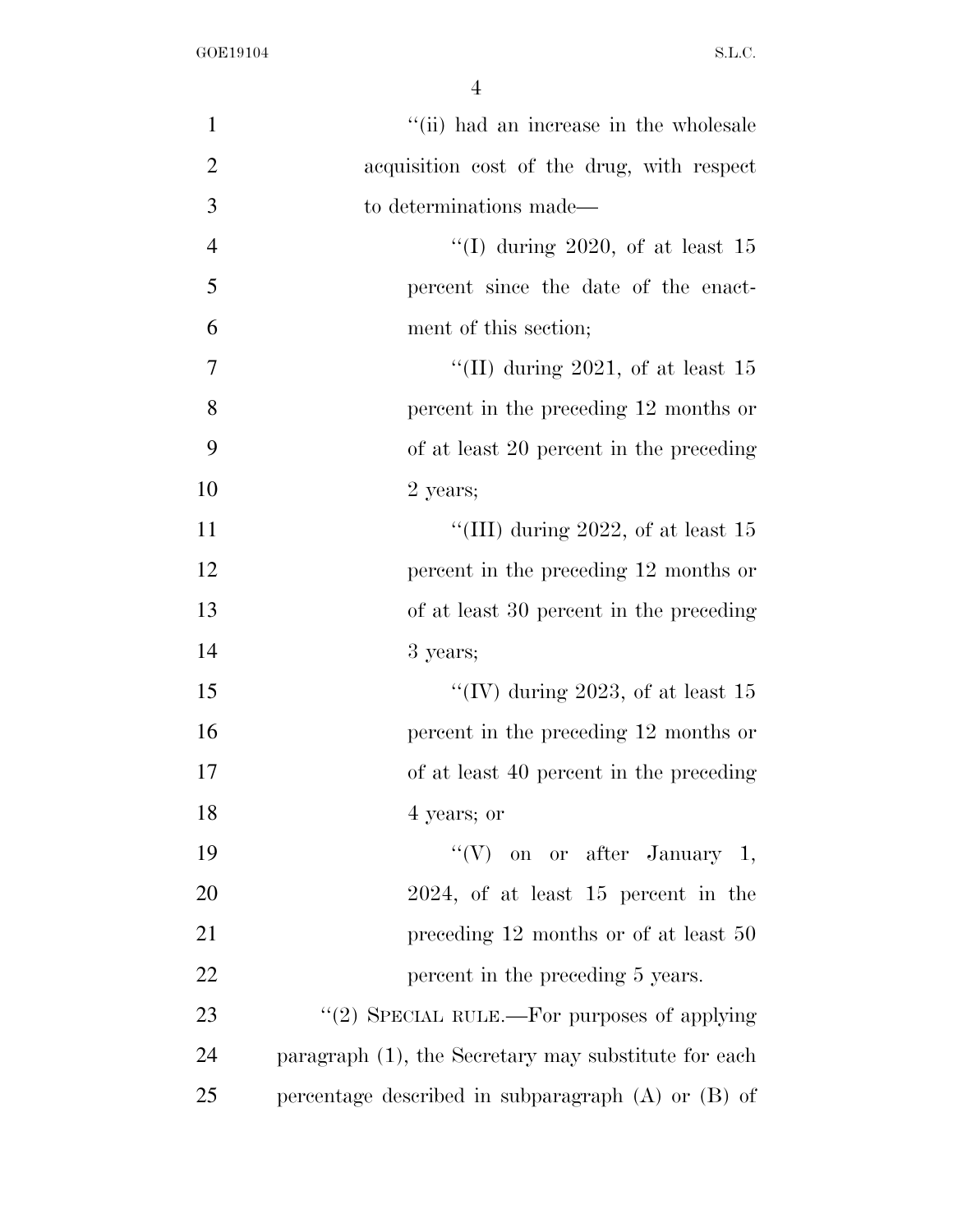such paragraph (other than the percentile described subparagraph (B)(i) of such paragraph) a percent- age within a de minimis range specified by the Sec- retary below the percentage so described. 5 "(3) MANUFACTURER.—The term 'manufac- turer' has the meaning given that term in section 581(10) of the Federal Food, Drug, and Cosmetic 8 Act (21 U.S.C. 360eee(10)). 9 "(4) WHOLESALE ACQUISITION COST.—The term 'wholesale acquisition cost' has the meaning 11 given that term in section  $1847A(c)(6)(B)$ . ''(c) JUSTIFICATION DESCRIBED.—The justification described in this subsection is all relevant information and supporting documentation necessary to justify the increase in the wholesale acquisition cost of the applicable drug of the manufacturer, which may include the following:  $\frac{17}{2}$  The individual factors that have contrib- uted to the increase in the wholesale acquisition cost.  $\frac{1}{2}$  An explanation of the role of each factor 21 in contributing to such increase.  $\frac{1}{2}$   $\frac{1}{2}$   $\frac{1}{2}$   $\frac{1}{2}$   $\frac{1}{2}$   $\frac{1}{2}$   $\frac{1}{2}$   $\frac{1}{2}$   $\frac{1}{2}$   $\frac{1}{2}$   $\frac{1}{2}$   $\frac{1}{2}$   $\frac{1}{2}$   $\frac{1}{2}$   $\frac{1}{2}$   $\frac{1}{2}$   $\frac{1}{2}$   $\frac{1}{2}$   $\frac{1}{2}$   $\frac{1}{2}$   $\frac{1}{2}$   $\frac{1}{2}$  on— 24 ''(A) materials and manufacturing for such drug;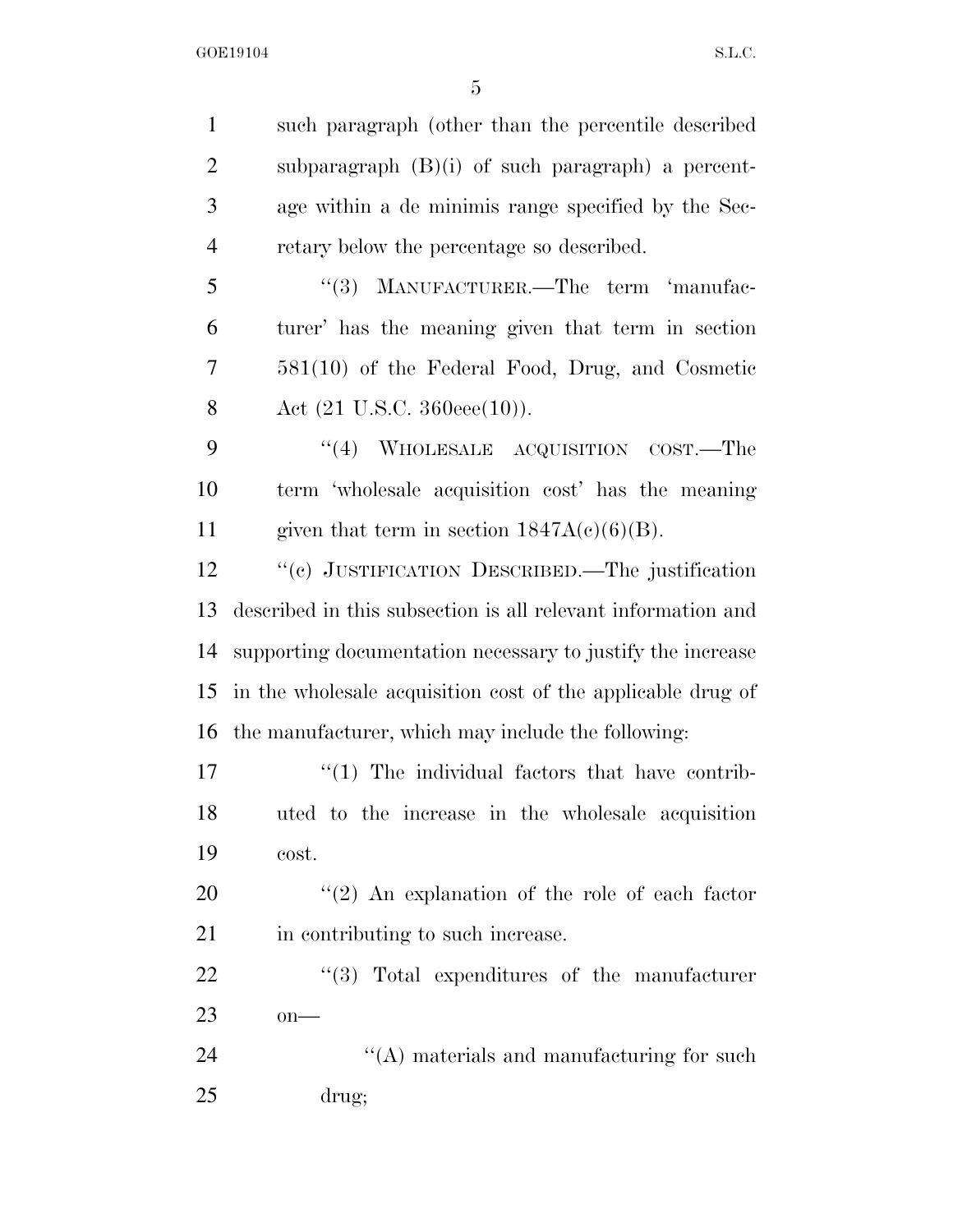| $\mathbf{1}$   | $\lq\lq(B)$ acquiring patents and licensing for             |
|----------------|-------------------------------------------------------------|
| $\overline{2}$ | each drug of the manufacturer; and                          |
| 3              | $\cdot$ (C) costs to purchase or acquire the drug           |
| $\overline{4}$ | from another company, if applicable.                        |
| 5              | $\lq(4)$ The percentage of total expenditures of the        |
| 6              | manufacturer on research and development for such           |
| 7              | drug that was derived from Federal funds.                   |
| 8              | $\lq(5)$ The total expenditures of the manufac-             |
| 9              | turer on research and development for such drug.            |
| 10             | $\cdot\cdot$ (6) The total revenue and net profit generated |
| 11             | from the applicable drug for each calendar year             |
| 12             | since drug approval.                                        |
| 13             | $\lq(7)$ The total costs associated with marketing          |
| 14             | and advertising for the applicable drug.                    |
| 15             | "(8) Additional information specific to the man-            |
| 16             | ufacturer of the applicable drug, such as—                  |
| 17             | $\lq\lq$ the total revenue and net profit of the            |
| 18             | manufacturer for the period of such increase, as            |
| 19             | determined by the Secretary;                                |
| 20             | "(B) metrics used to determine executive                    |
| 21             | compensation;                                               |
| 22             | $\lq\lq$ (C) any additional information related to          |
| 23             | drug pricing decisions of the manufacturer,                 |
| 24             | such as total expenditures on—                              |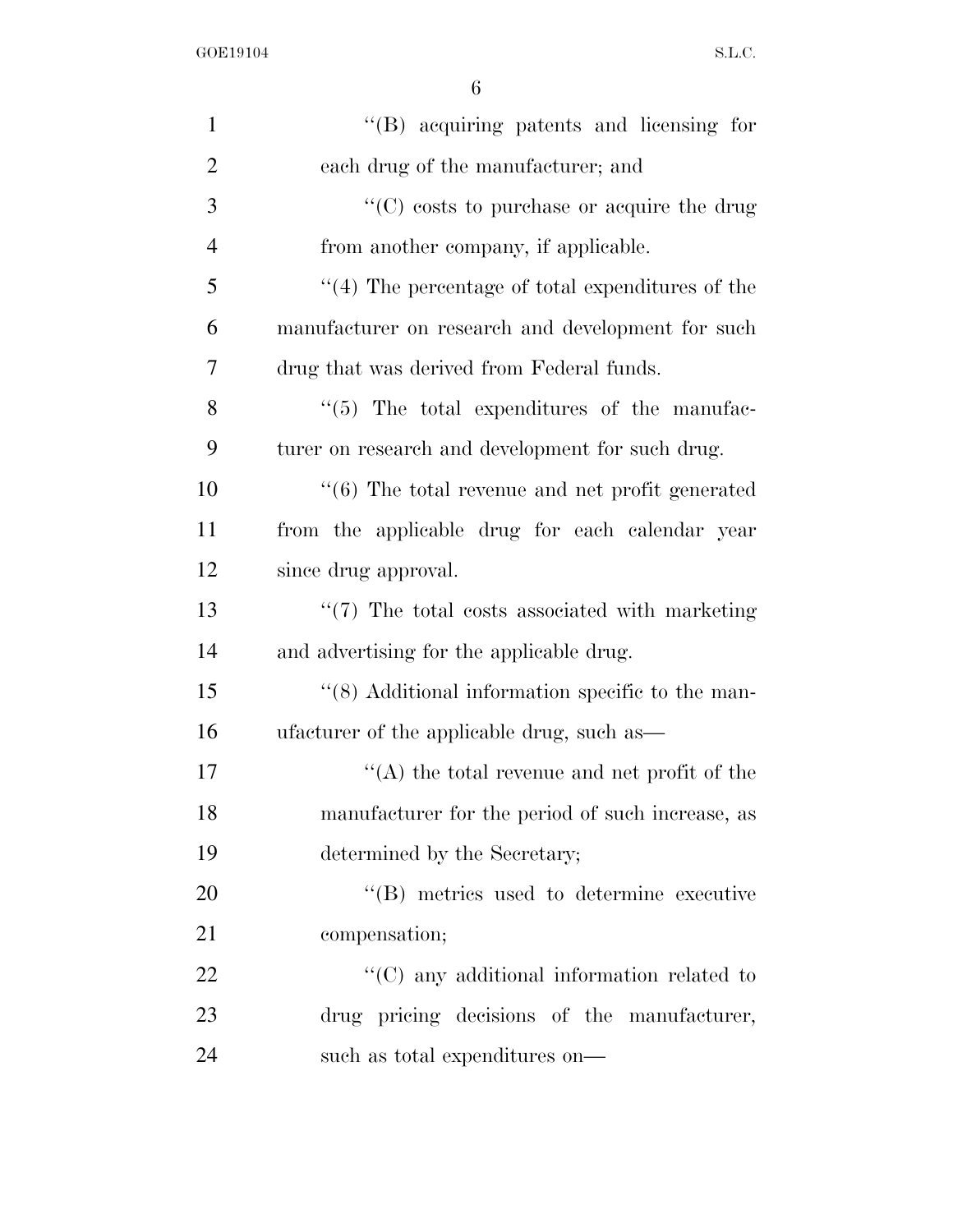| $\mathbf{1}$   | "(i) drug research and development;                   |
|----------------|-------------------------------------------------------|
| $\overline{2}$ | <b>or</b>                                             |
| 3              | "(ii) clinical trials on drugs that failed            |
| $\overline{4}$ | to receive approval by the Food and Drug              |
| 5              | Administration.                                       |
| 6              | "(d) TIMING.—                                         |
| 7              | "(1) NOTIFICATION.—Not later than 60 days             |
| 8              | after the date on which the Secretary makes the de-   |
| 9              | termination that a drug is an applicable drug under   |
| 10             | subsection (b), the Secretary shall notify the manu-  |
| 11             | facturer of the applicable drug of such determina-    |
| 12             | tion.                                                 |
| 13             | (2)<br>SUBMISSION OF JUSTIFICATION.-Not               |
| 14             | later than 180 days after the date on which a manu-   |
| 15             | facturer receives a notification under paragraph (1), |
| 16             | the manufacturer shall submit to the Secretary the    |
| 17             | justification required under subsection (a).          |
| 18             | $``(3)$ POSTING ON INTERNET WEBSITE.                  |
| 19             | "(A) IN GENERAL.—Subject to subpara-                  |
| 20             | $graph$ (B), not later than 30 days after receiv-     |
| 21             | ing the justification under paragraph (2), the        |
| 22             | Secretary shall post on the Internet website of       |
| 23             | the Centers for Medicare & Medicaid Services          |
| 24             | the justification, together with a summary of         |
| 25             | such justification that is written and formatted      |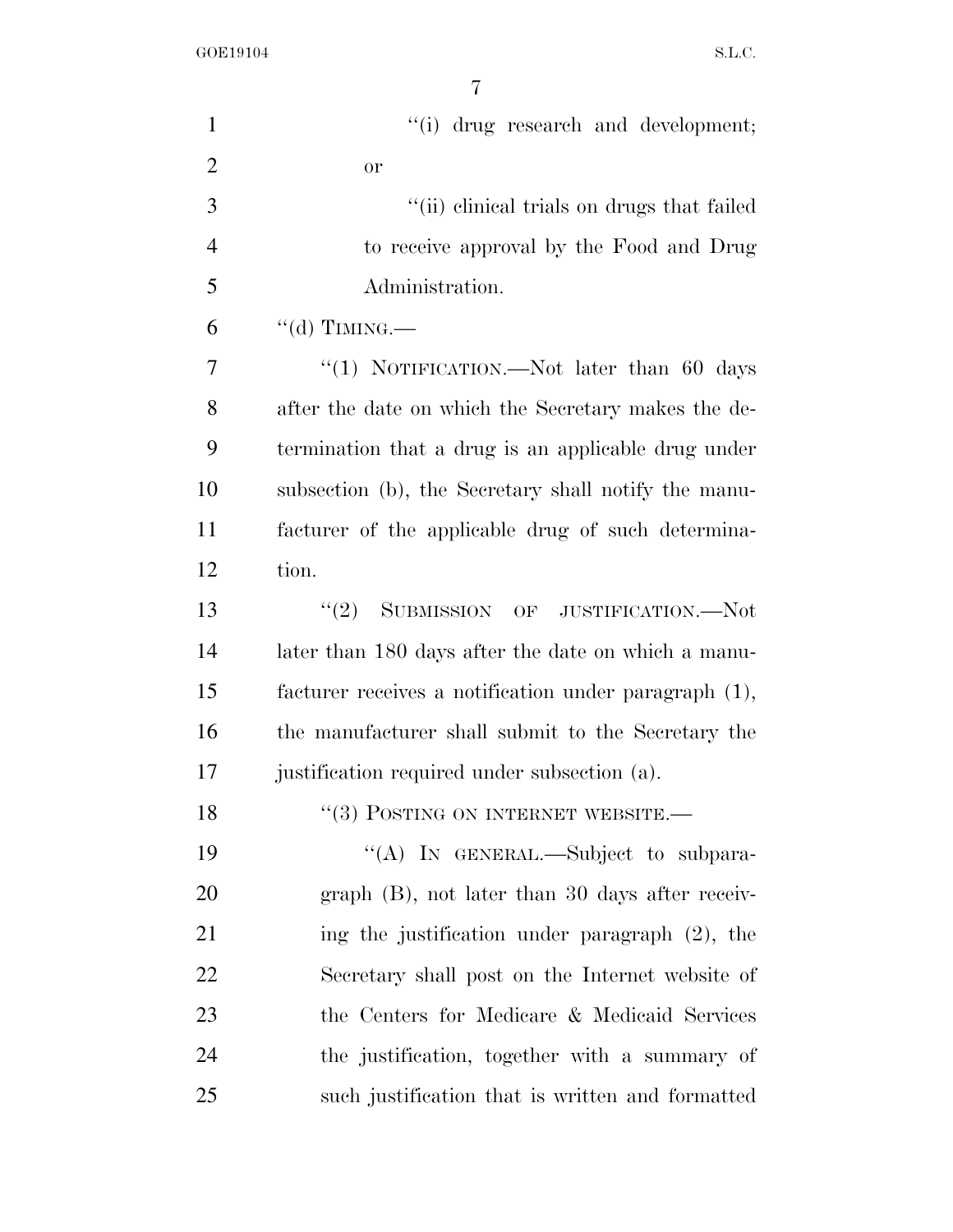using language that is easily understandable by beneficiaries under titles XVIII and XIX. ''(B) EXCEPTION.—The Secretary shall es- tablish a process under which a manufacturer of an applicable drug may submit a request to the Secretary that certain proprietary informa- tion disclosed as part of justification in sub- section (c) be excluded from the posting de- scribed in subparagraph (A) if, as determined by the Secretary (in consultation with the In- spector General of the Department of Health and Human Services), the public disclosure of such information would directly lead to in- creased prices of prescription drugs. If propri- etary information is excluded from the posting pursuant to the preceding sentence, to the ex- tent feasible, the summary of the information described in subparagraph (A) shall include a summary of such proprietary information. 20 "(e) EXCEPTION TO REQUIREMENT FOR SUBMIS-

 SION.—The requirement to submit a justification under subsection (a) shall not apply in the case where the manu- facturer, after receiving the notification under subsection  $(d)(1)$  with respect to an applicable drug of the manufac-turer, reduces the wholesale acquisition cost of a drug so